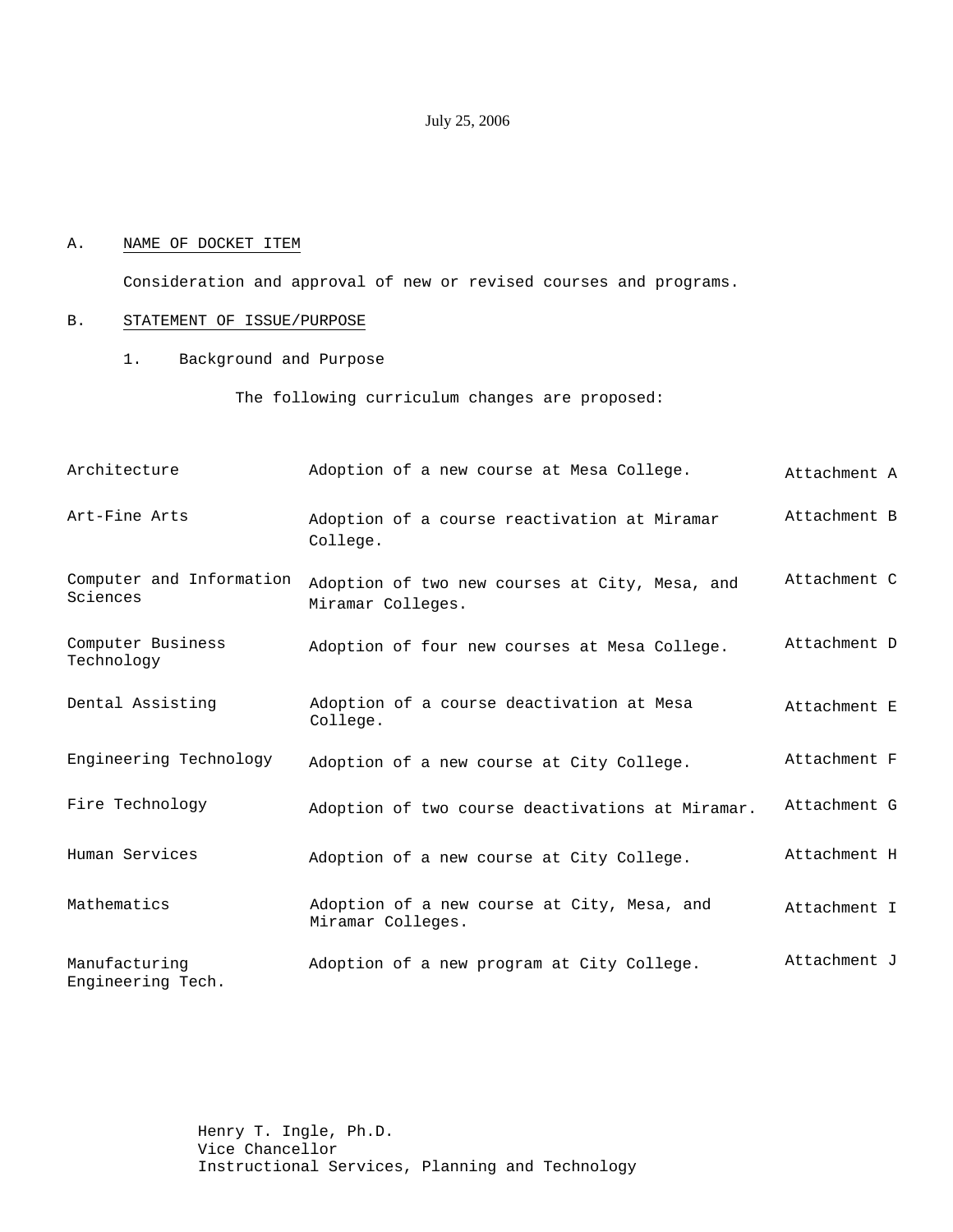| Physics                                                       | Adoption of two new courses at City, Mesa and<br>Miramar Colleges. | Attachment K |
|---------------------------------------------------------------|--------------------------------------------------------------------|--------------|
| Physical Education-<br>Fitness Specialist                     | Adoption of a new program at Miramar College.                      | Attachment L |
| San Diego Transit-<br>Electronic Technician<br>Apprenticeship | Adoption of a new program at City College.                         | Attachment M |
| San Diego Transit-<br>General Mechanic<br>Apprenticeship      | Adoption of a new program at Miramar College.                      | Attachment N |

2. Cost and Funding

There is no additional cost to the District

# C. PROPOSAL

The Board of Trustees hereby approves the action outlined in Part A of this docket exhibit.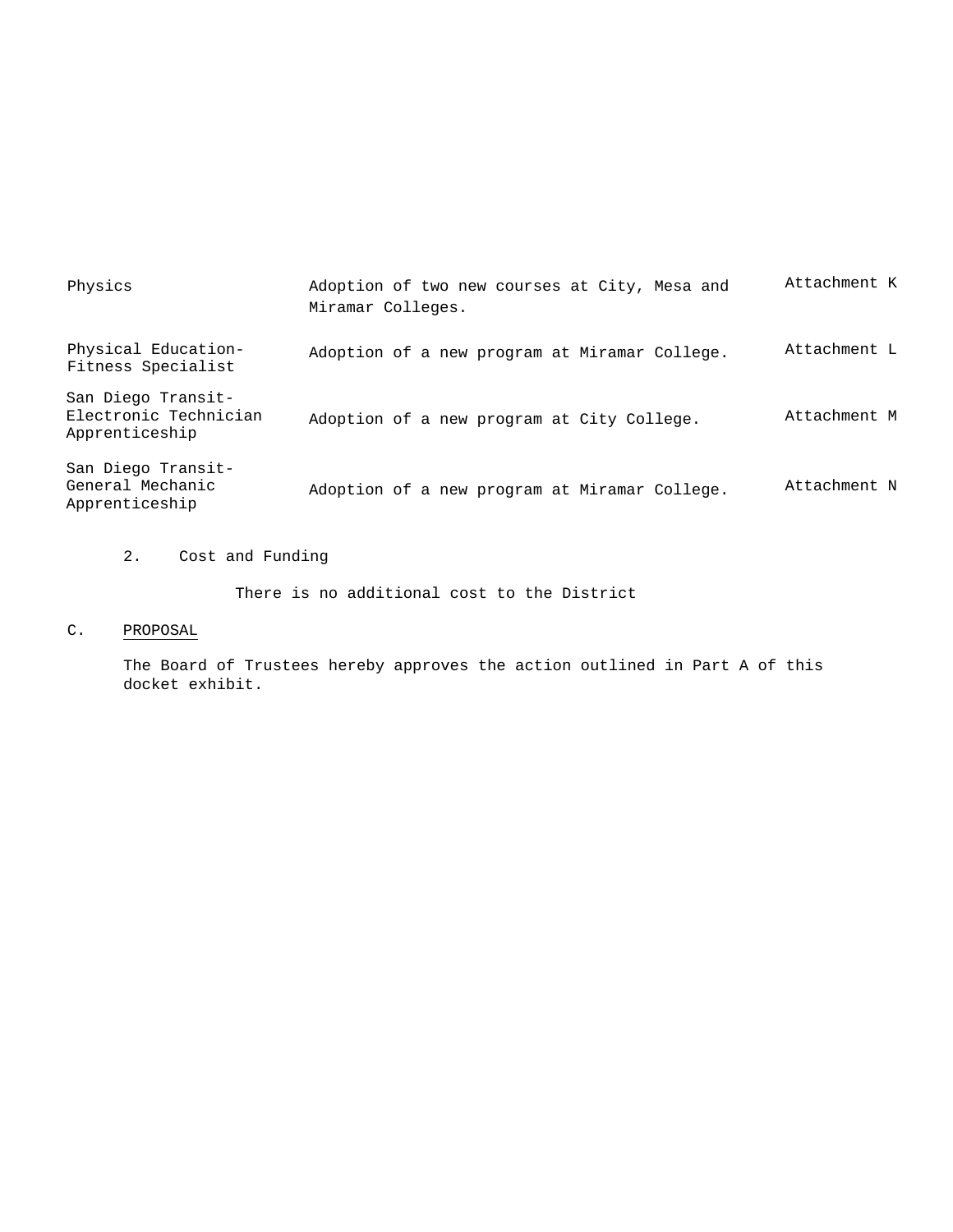Adoption of a new course at Mesa College.

Proposed course at Mesa College:

### **172 Architectural Design II 3 hours lecture, 3 hours lab, 4 units Grade Only**

*Prerequisite:* ARCH 100 and ARCH 170, each with a grade of "C" or better, or equivalent. *Advisory:* ENGL 051 & ENGL 056, each with a grade of "C" or better, or equivalent or Assessment Skill Level W5/R5. ARCH 220 and MATH 090, each with a grade of "C" or better, or equivalent.

This course is a continuation of Architecture 170 in which more advanced design problems are given to students who have completed Architecture 170. The student designs several architectural projects with emphasis placed on the plan, section and form of the building. Design projects may include various projects. Contemporary architectural theory is introduced. Students are required to present their design projects to the class. (FT) Associate Degree Credit & transfer to CSU and/or private colleges and universities.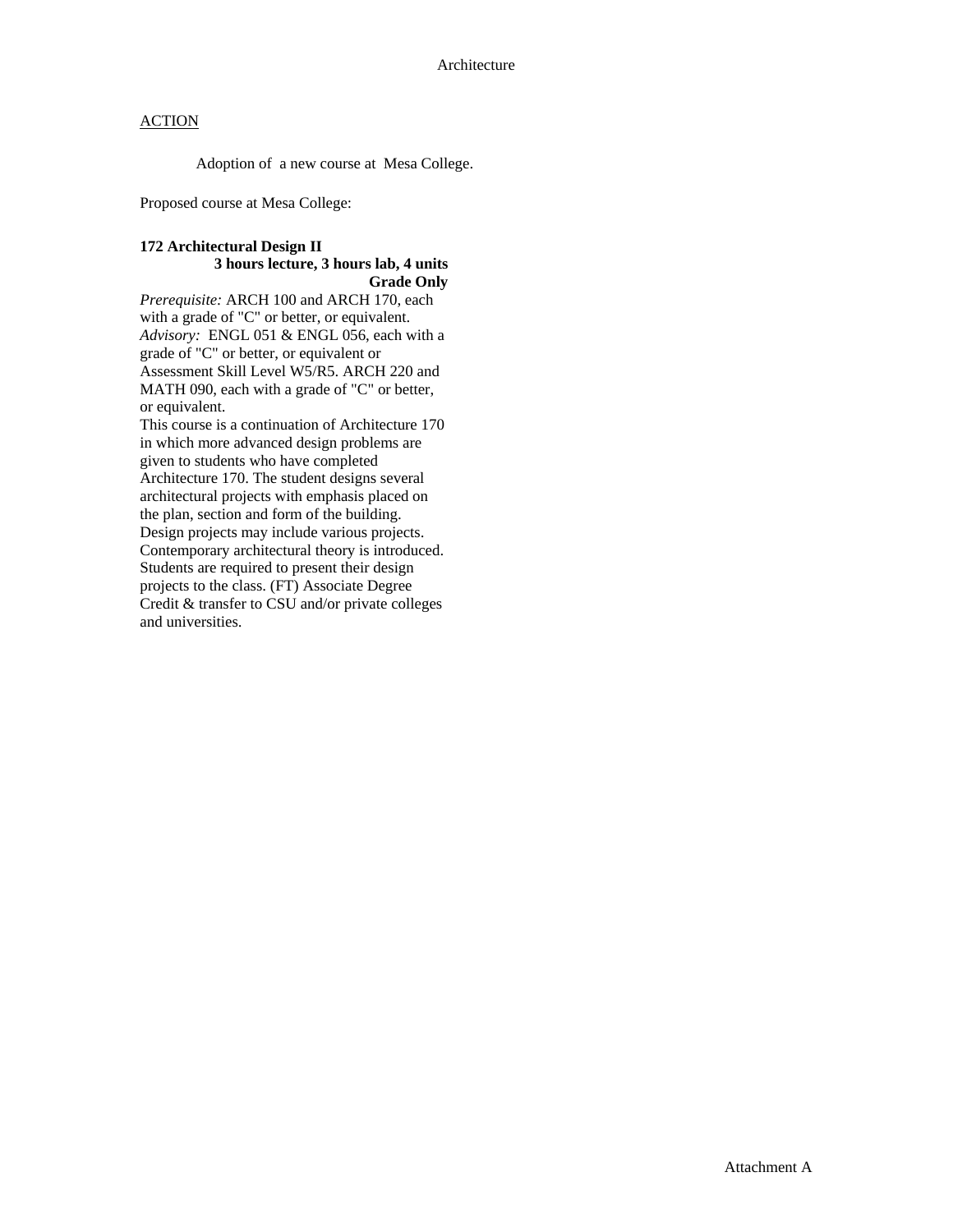Adoption of a course reactivation at Miramar College.

Proposed course reactivation at Miramar College:

**125 History of Art: Far Eastern Art 3 hours lecture, 3 units Letter Grade or Credit/No Credit Option**  *Advisory:* ENGL 051 & ENGL 56, each with a grade of "C" or better, or equivalent or Assessment Skill Levels W5/R5. This course provides a survey of paintings, sculpture, architecture, and allied fine arts from India, China, Japan, and other Far Eastern countries. It emphasizes the social, religious, and political highlights of each culture and their effects on art forms from prehistoric to modern times. (FT) Associate Degree Credit & transfer

to CSU and/or private colleges and universities.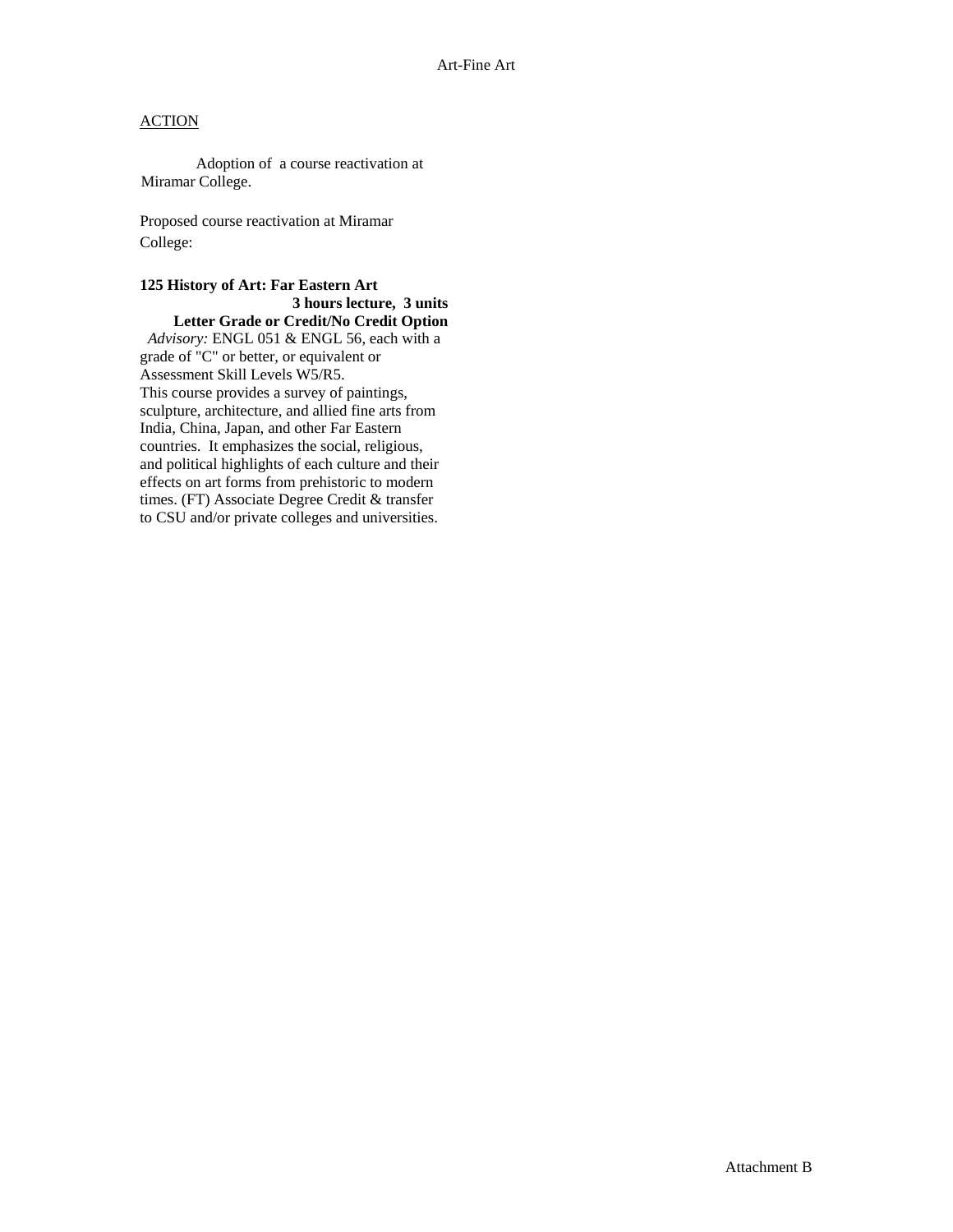Adoption of two new courses at City, Mesa and Miramar College.

Proposed new courses at City, Mesa and Miramar College:

#### **189A Introduction to Programming I 3 hours lecture, 3 hours lab, 4 units Grade Only**

*Advisory:* CISC 150 and CISC 181, each with a grade of "C" or better, or equivalent.

ENGL 051 & MATH 095, each with a grade of "C" or better, or equivalent or Assessment Skill Level W5/M40.

*Limitation on Enrollment:* This course is not open to students with previous credit for CISC 190-Java Programming.

Using the popular programming language Java, this course introduces students to the process of developing simple software applications to solve typical human problems. This includes language syntax, structure, and semantics as well as the basics of object-oriented software engineering. CISC 189A and B together are a slower-paced version of CISC 190, with more programming practice. CISC 189A is the first of the twocourse sequence. (FT) Associate Degree Credit & transfer to CSU and/or private colleges and universities.

#### **189B Introduction to Programming II 3 hours lecture, 3 hours lab, 4 units Grade Only**

*Prerequisite:* CISC 189A with a grade of "C" or better, or equivalent.

*Limitation on Enrollment:* This course is not open to students with previous credit for CISC 190-Java Programming.

Using the popular programming language Java, this course continues the process of students learning how to solve business problems by developing useful software applications. This includes more advanced concepts like abstract data structures, graphics, and data persistence. CISC 189A and B together are a slower-paced version of CISC 190, with more programming practice. CISC 189B is the second of the twocourse sequence. (FT) Associate Degree Credit & transfer to CSU and/or private colleges and universities.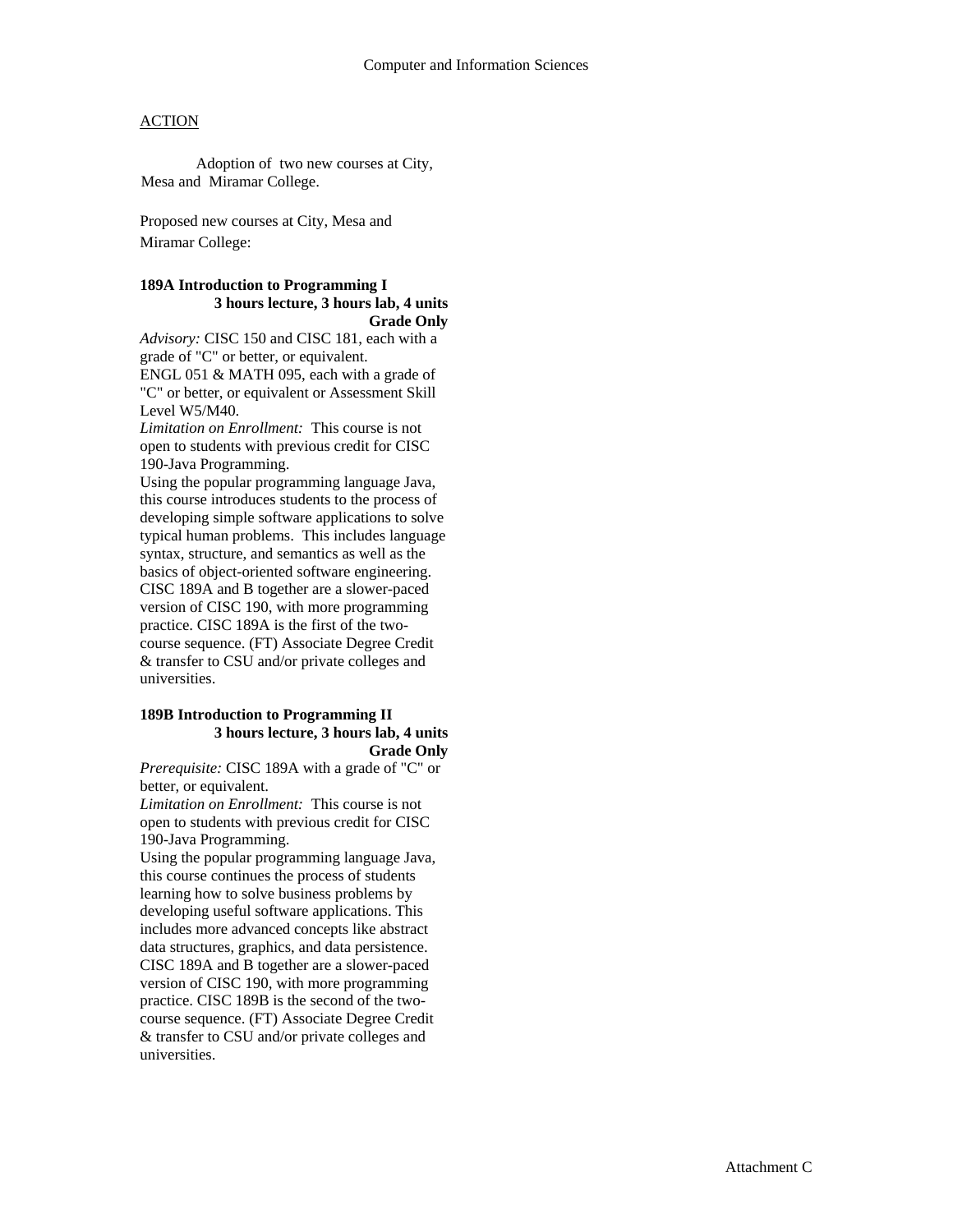Adoption of four new courses at Mesa College.

Proposed new courses at Mesa College:

#### **165 Webpage Creation with Dreamweaver 2.5 hours lecture, 1.5 hours lab, 3 units Grade Only**

*Advisory:* ENGL 051 & ENGL 056, each with a grade of "C" or better, or equivalent or Assessment Skill Level W5/R5. Completion of or concurrent enrollment in CBTE 101, CBTE 114, and CBTE 161, each with a grade of "C" or better, or equivalent. Students will develop skills used in creating a personal or business webpage. Working on a

team or individually, students will, using a hands-on approach, plan, design, and create Web pages for an Intranet or World Wide Web site. Students learn to use an HyperText Markup Language (HTML) editor to create Extensible HyperText Markup Language (XHTML) and Cascading Style Sheets (CSS) and add behaviors, and to use templates and library items to create Web pages containing hypertext links, video, graphic, and multimedia files. (FT) Associate Degree Credit & transfer to CSU and/or private colleges and universities.

#### **175 Desktop Publishing Essentials 2.5 hours lecture, 1.5 hours lab, 3 units Grade Only**

*Advisory:* ENGL 051 & ENGL 056, each with a grade of "C" or better, or equivalent or Assessment Skill Level W5/R5. CBTE 101, MULT 127, ARTF 150B, each with a grade of "C" or better, or equivalent. Students will develop the skills to create documents that are pre-press ready and pre-web ready. This course provides students with the skills to edit text and graphics and convert photographs and illustrations into digital file formats. Students will work individually or in teams to design page layouts, create proposals, and develop presentations and advertising campaigns. Students also translate electronic information onto film or other traditional forms as well as publish to the Internet using Portable Document Format (PDF) documents. Materials produced may include, but are not limited to, business cards, calendars, flyers, newsletters, packaging, slides, and tickets.

(FT) Associate Degree Credit & transfer to CSU and/or private colleges and universities.

## **176 Advanced Desktop Publishing and Typography**

### **2.5 hours lecture, 1.5 hours lab, 3 units Grade Only**

*Advisory:* CBTE 175, MULT 121, MULT 122, each with a grade of "C" or better, or equivalent. Students will develop advanced skills necessary to create documents that are pre-press ready and pre-web ready. This course builds on skills learned in Desktop Publishing Essentials. Students learn to create sophisticated and effective documents by combining text, images, charts, and tables and applying typography and design principles to their layouts. Students also learn to use and apply advanced desktop publishing features such as managing long documents, advanced typesetting functions, managing output to print, and creating HyperText Markup Language (HTML) and Extensible Markup Language (XML) documents. Students expand their skills to include interactive and extensible electronic documents.

(FT) Associate Degree Credit & transfer to CSU and/or private colleges and universities.

## **177 Acrobat Portable Document Format File Creation**

 **1 hour lecture, 1 unit Grade Only** 

*Advisory:* CBTE 114 and with a grade of "C" or better, or equivalent. Completion of or concurrent enrollment in CBTE 161 with a grade of "C" or better, or equivalent. Students will develop the skills to create

documents that are secure and can be posted online or distributed in print format. Students learn to create Acrobat Portable Document Format (PDF) documents, the standard file format for portable documents, for print and for the Internet. Students master file optimization and accessibility, editing features, embedding multimedia, interactive navigational tools, creating interactive forms, and implementing security. Students will learn to identify and handle the critical issues relating to clients, printers, web masters

(FT) Associate Degree Credit & transfer to CSU and/or private colleges and universities.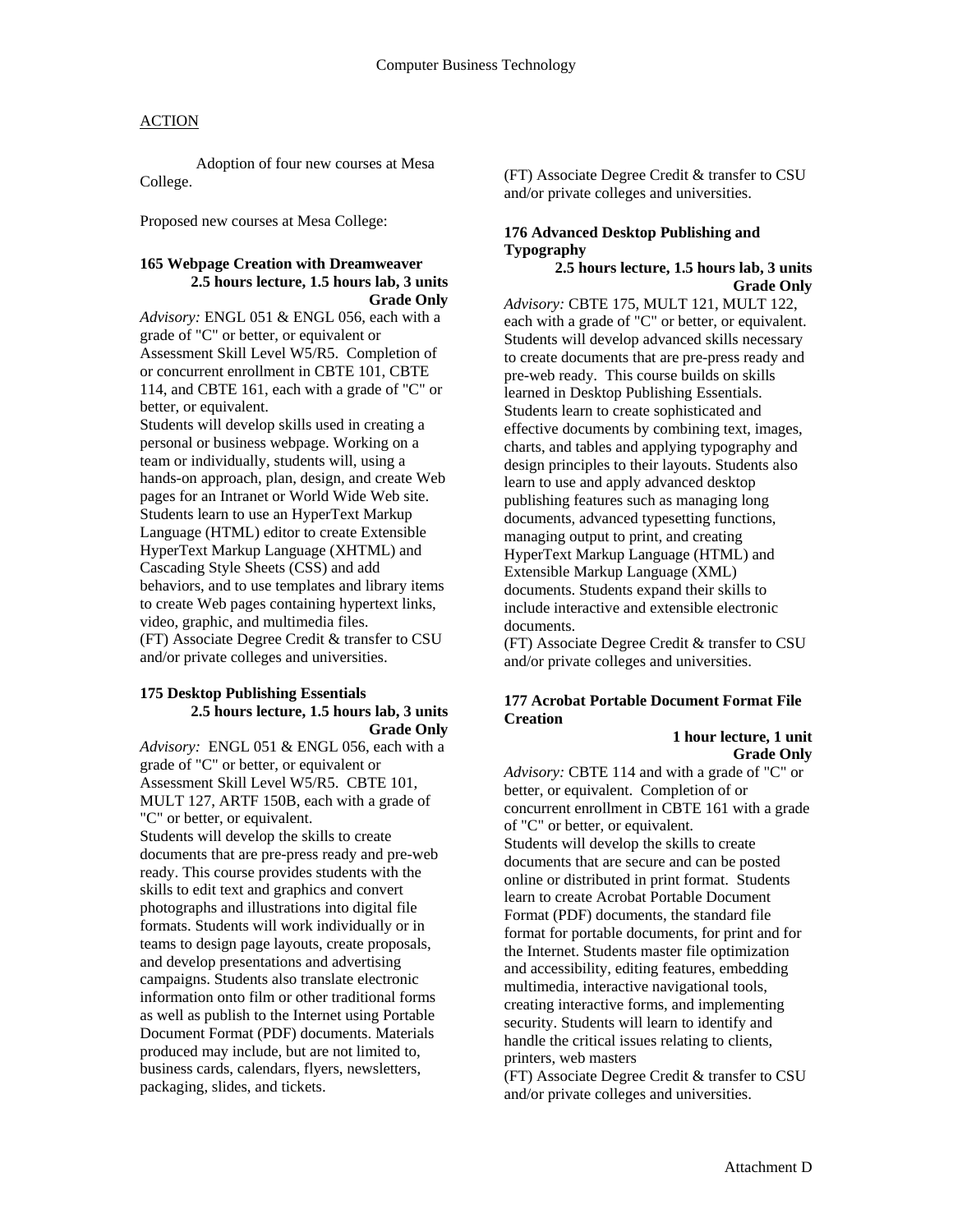Adoption of a course deactivation at Mesa College.

Proposed course deactivation at Mesa College:

### **104 Preventive Dental Care 1 hour lecture, 1.5 hours lab, 1.5 units**

**Grade Only** *Prerequisite:* DENA 102 with a grade of "C" or better, or equivalent. *Corequisite:* DENA 106. *Limitation on Enrollment:* This course is not open to students with previous credit for DENA 101. This course surveys the principles and techniques necessary for personal preventive oral hygiene. This course also includes an analysis of personal nutrition and nutrition counseling. Patient education strategies for maintaining preventive oral hygiene and regular professional care are included. The practice of using fluoridation as a preventive measure against tooth decay is also presented. This course is for students enrolled in the Dental Assisting Program. (FT) Associate Degree Credit & transfer to CSU and/or private colleges and universities.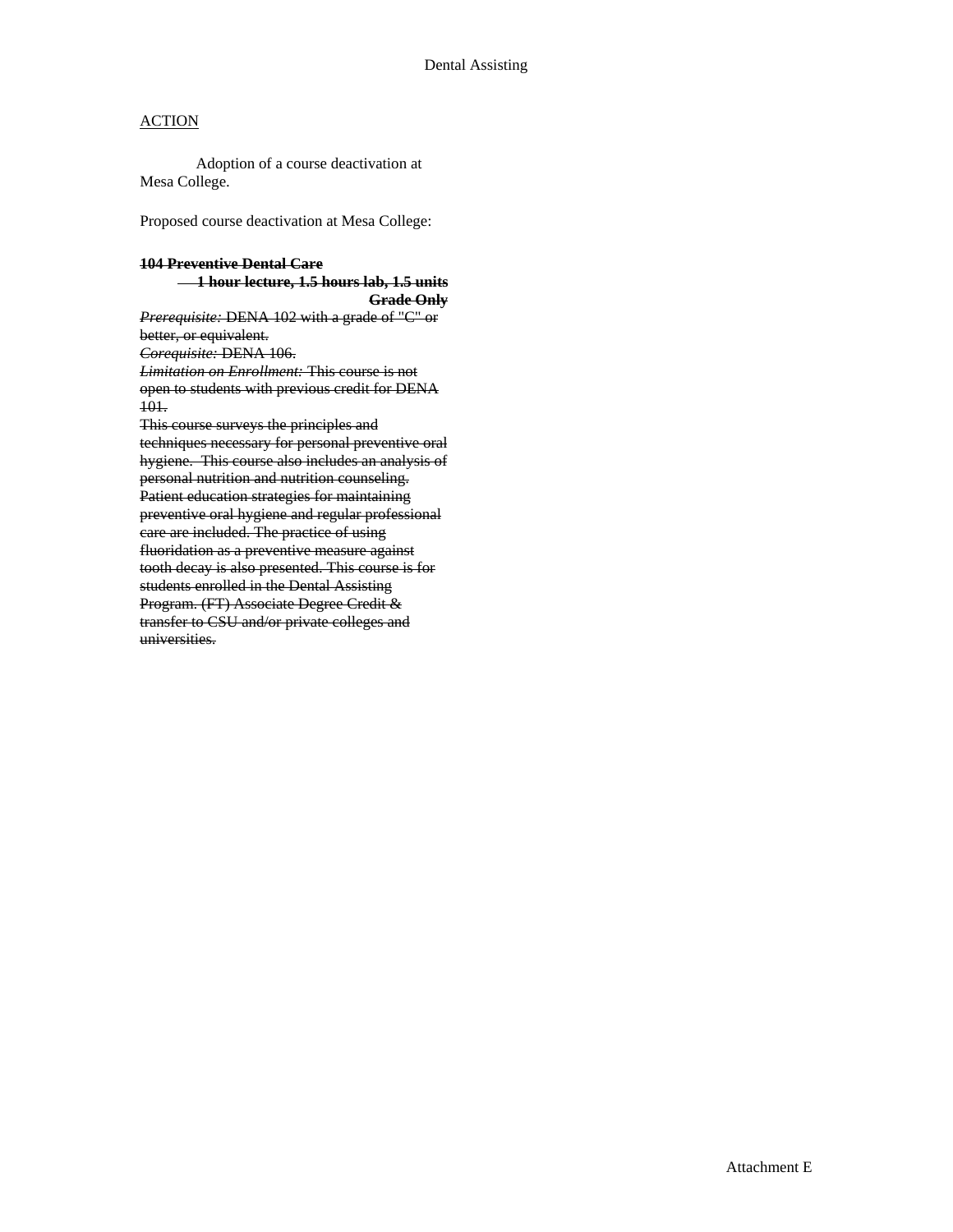Adoption of a new course at City College.

Proposed new course at City College:

#### **128 Electronics for Technology 2 hours lecture, 3 hours lab, 3 units Grade Only**

*Advisory:* MATH 096 with a grade of "C" or better, or equivalent or Assessment Skill Level M50. ENGN 110 with a grade of "C" or better, or equivalent.

Electronics for Technology introduces electronics to non-electronics majors. It's a fastpaced course and progresses through basic electronics to devices and then to digital electronics. Some attention is given to industries and businesses currently using electronics. The course is designed for students with nonelectronics majors to gain fundamental electronics knowledge and experience. (FT) Associate Degree Credit & transfer to CSU and/or private colleges and universities.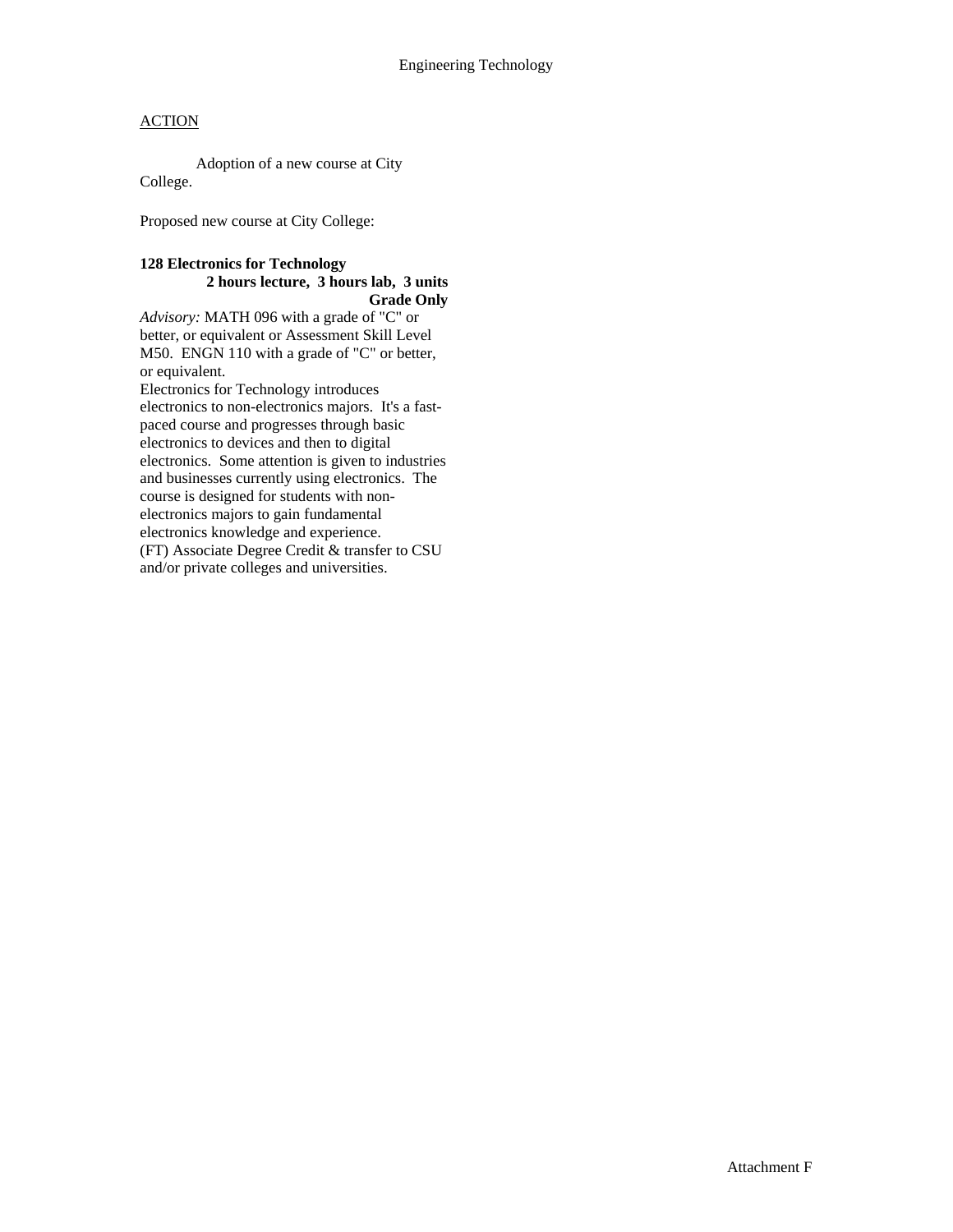Adoption of two course deactivations at Miramar College.

Proposed course deactivations at Miramar College:

#### **138 Recertification Course for State Fire Marshal EMT-1**

 **0.7 hours lecture, 1 hour lab, 1 unit Grade Only**

*Prerequisite:* EMGM 105 or FIPT 130 with a grade of "C" or better, or equivalent. *Advisory:* ENGL 051 & ENGL 056, each with a grade of "C" or better, or equivalent or Assessment Skill Level W5/R5. *Limitation on Enrollment:* This course is not

open to students with previous credit for FIRE 138 or 238. Health and Safety. Students must possess a current Basic Life Support (BLS) card for Healthcare Provider.

This 32 hour non-associate degree course provides State Fire Marshals a review of didactic knowledge and practical skills required for Emergency Medical Technician-1 recertification (in compliance with State of California regulations). The course includes a review of current San Diego Emergency Medical Service (EMS) treatment guidelines, anatomy, patient assessment, recognition and treatment of life threatening emergencies, emergency childbirth, behavioral emergencies, ambulance operations, triage, and disaster scene management and environmental emergencies. Upon successful completion, students are eligible to take the San Diego County EMS Re-certification Examination. This course may be repeated as necessary to meet a legally mandated training requirement as a condition of continued employment. (FT) Associate Degree Credit & transfer to CSU and/or private colleges and universities.

#### **380F Basic Fire Academy I 16.5 hours lecture, 14.5 hours lab, 15 units**

**Grade Only**

*Prerequisite:* Completion of Fire Technology X65 Academy Testing. An instruction program of firefighter orientation involving classroom instruction and manipulative training. Designed to introduce the student to the role of the fire service in society. Meet requirements of California State Board of Fire Technology/Certified Firefighter I training. . (FT) Associate Degree Credit & transfer to CSU and/or private colleges and universities.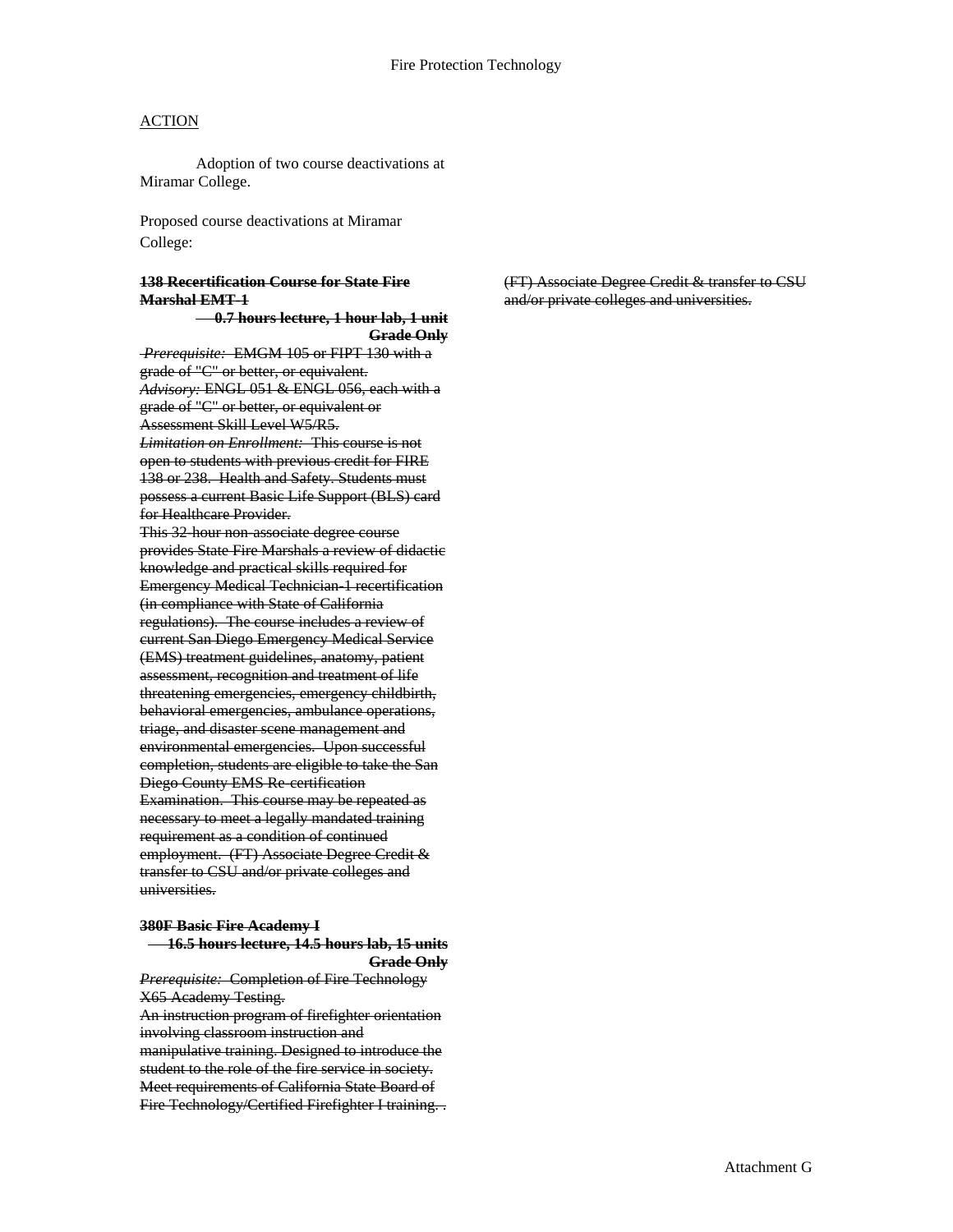Adoption of a new course at City College.

Proposed new course at City College:

## **113 Capstone for Community Health Workers**

 **3 hours lecture, 3 units Grade Only** 

*Prerequisite:* HUMS 103 with a grade of "C" or better, or equivalent.

This course provides students in the Community Health Work (CHW) Certificate Program the opportunity to discuss and analyze their experiences while performing their roles and responsibilities as community health workers (CHWs) in the field. Emphasis is placed on helping students apply knowledge gained through the Certificate Program to improve performance, especially in the areas of healthy lifestyles, preventive care, community development, team participation, and health behavior modification. This course is designed and required for students completing the CHW Certificate Program. (FT) Associate Degree Credit & transfer to CSU and/or private colleges and universities.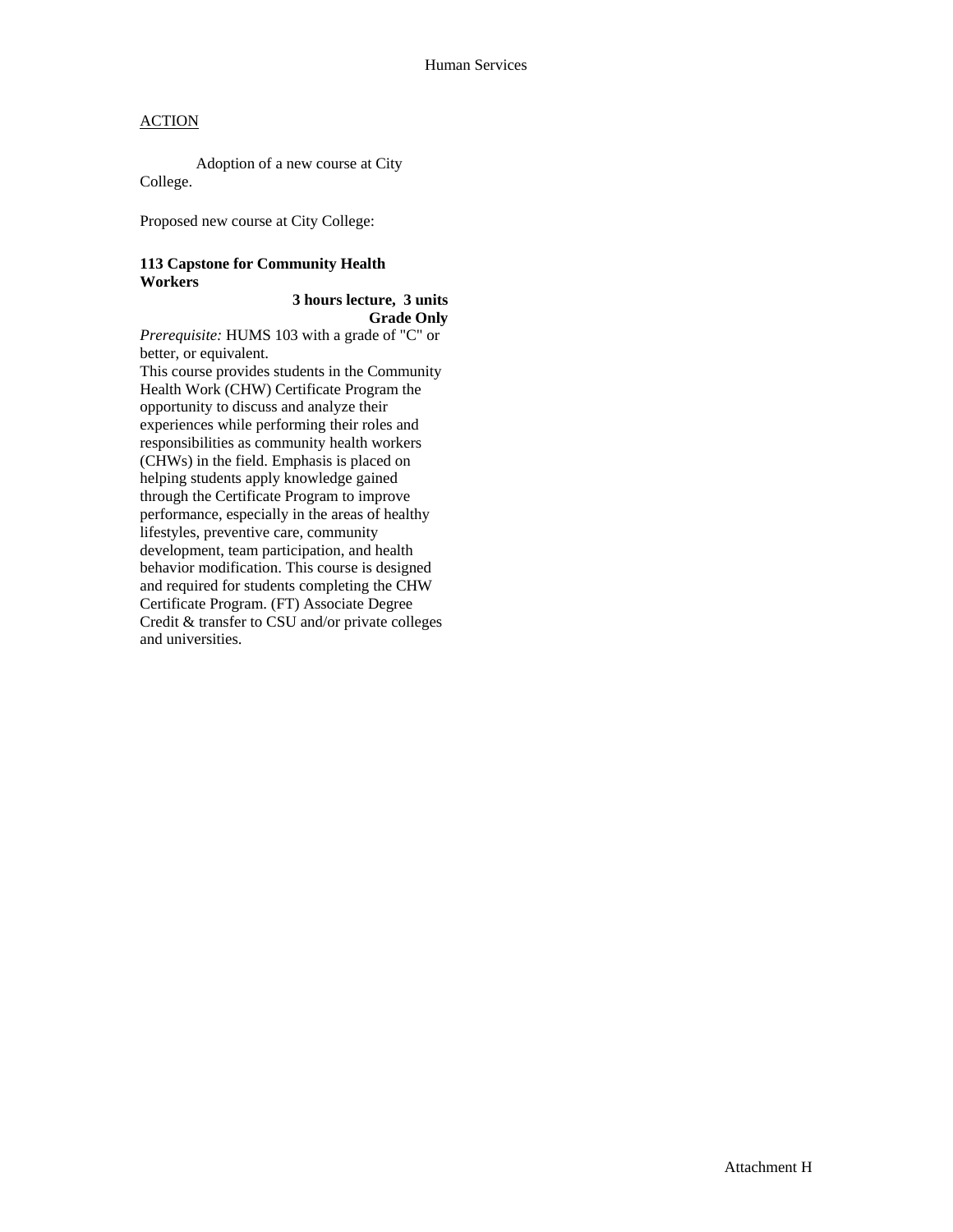Adoption of a new course at City, Mesa and Miramar Colleges.

Proposed new course at City, Mesa and Miramar Colleges:

### **015D Geometry Refresher**

## **3 hours lab, 1 unit Credit/No Credit Only**

This course is intended for those students who have completed a high school geometry course or for those students who have completed Math 96 and need to review geometric principles prior to taking Math 210B or trigonometry. The course will consist of independent study using a computer program to refresh those concepts identified as needed for each student. (FT) Not Applicable to Associate Degree, precollegiate basic skills, English as a Second Language.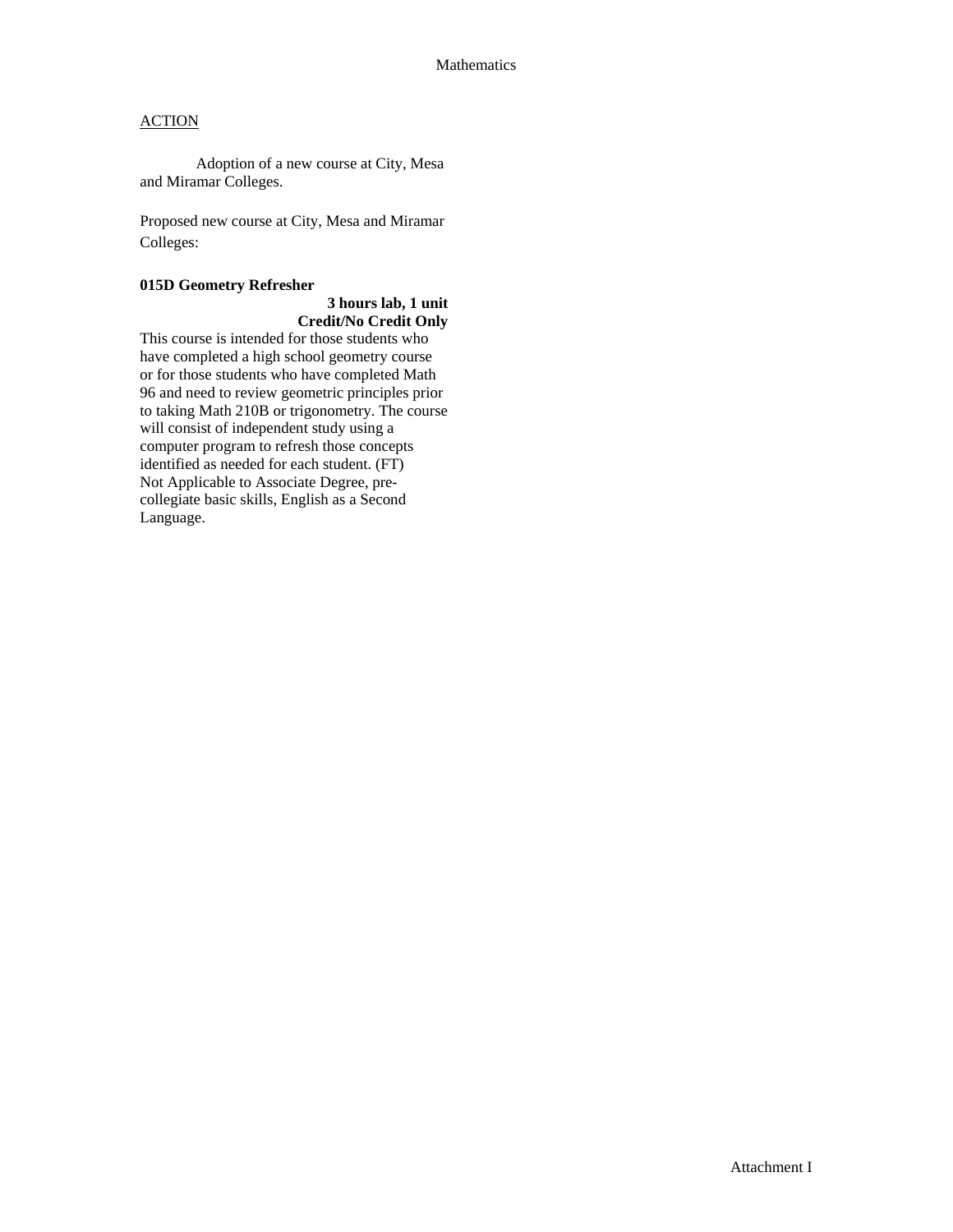Adoption of a New Program at City College.

#### PROGRAM REVIEW:

Pursuant to Section 78016 of the Education Code, following is a program review summary.

| A. Labor Market <sup>1</sup> :  | According to the San Diego County LMI, Industry Employment<br>Projections, there were approximately 112,600 persons employed<br>in Manufacturing Engineering Technology -related jobs in San<br>Diego County. Approximately 80 additional job opening are<br>projected through 2005-2009. |
|---------------------------------|-------------------------------------------------------------------------------------------------------------------------------------------------------------------------------------------------------------------------------------------------------------------------------------------|
| B. Duplication <sup>2</sup> :   | Manufacturing Engineering Technology is not offered in the San<br>Diego and Imperial Valley County colleges.                                                                                                                                                                              |
| C. Effectiveness <sup>3</sup> : | District enrollment in Manufacturing Engineering Technology<br>courses is estimated at 10-15 students in the year 2006-2007.                                                                                                                                                              |

- 1 Information was obtained from Engineering and Technologies Department's Industry Survey, Dec. 2004, San Diego City College.<br>
<sup>2</sup> Information was obtained by the College Catalogs.<br>
<sup>3</sup> Information was obtained from the Industry Advisory Board and on-going recruitment.
- 
- 

# **Certificate of Completion: Advanced Manufacturing**

The Certificate of Completion in Advanced Manufacturing furthers students' knowledge with the innovative experience and exposure to modern manufacturing practices.

| <b>Courses Required:</b>                | <b>Units</b> |
|-----------------------------------------|--------------|
| MFET 110, Industrial Safety2            |              |
| MFET 150, Manufacturing Automation3     |              |
| MFET 210, Statistical Process Control 3 |              |
| MFET 230, Lean Manufacturing3           |              |
| Total Units $= 11$                      |              |

## **Certificate of Completion: Manufacturing Fundamentals**

The Certificate of Completion on Manufacturing Fundamentals provides fundamental knowledge for students to enter the workforce in a manufacturing field.

| <b>Courses Required:</b>                 | <b>Units</b> |
|------------------------------------------|--------------|
| MFET 101, Introduction to Manufacturing  |              |
| Engineering Technology 3                 |              |
| MFET 105, Print Reading and Symbology .3 |              |
| MFET 115, Properties of Materials3       |              |
| MFET 120, Manufacturing Processes 4      |              |
| Total Units $= 13$                       |              |

# **Certificate of Achievement: Electronics Manufacturing**

The Certificate of Achievement in Electronics Manufacturing focuses in the manufacturing of electronic devices and related products.

| <b>Courses Required for the Major:</b> Units |
|----------------------------------------------|
| MFET 101, Introduction to Manufacturing      |
| Engineering Technology 3                     |
| MFET 105, Print Reading and Symbology .3     |
| MFET 110, Industrial Safety 2                |
| MFET 115, Properties of Materials3           |
| MFET 120, Manufacturing Processes 4          |
| MFET 150, Manufacturing Automation3          |
| MFET 210, Statistical Process Control3       |
| MFET 220, Programmable Logic                 |
|                                              |
| MFET 230, Lean Manufacturing3                |
| ENGN 128, Electronics for Technology3        |

**Total Units = 30**

## **Certificate of Achievement: Fabrication Manufacturing**

The Certificate of Achievement in Fabrication Manufacturing focuses in the manufacturing of non-electronic devices and related products.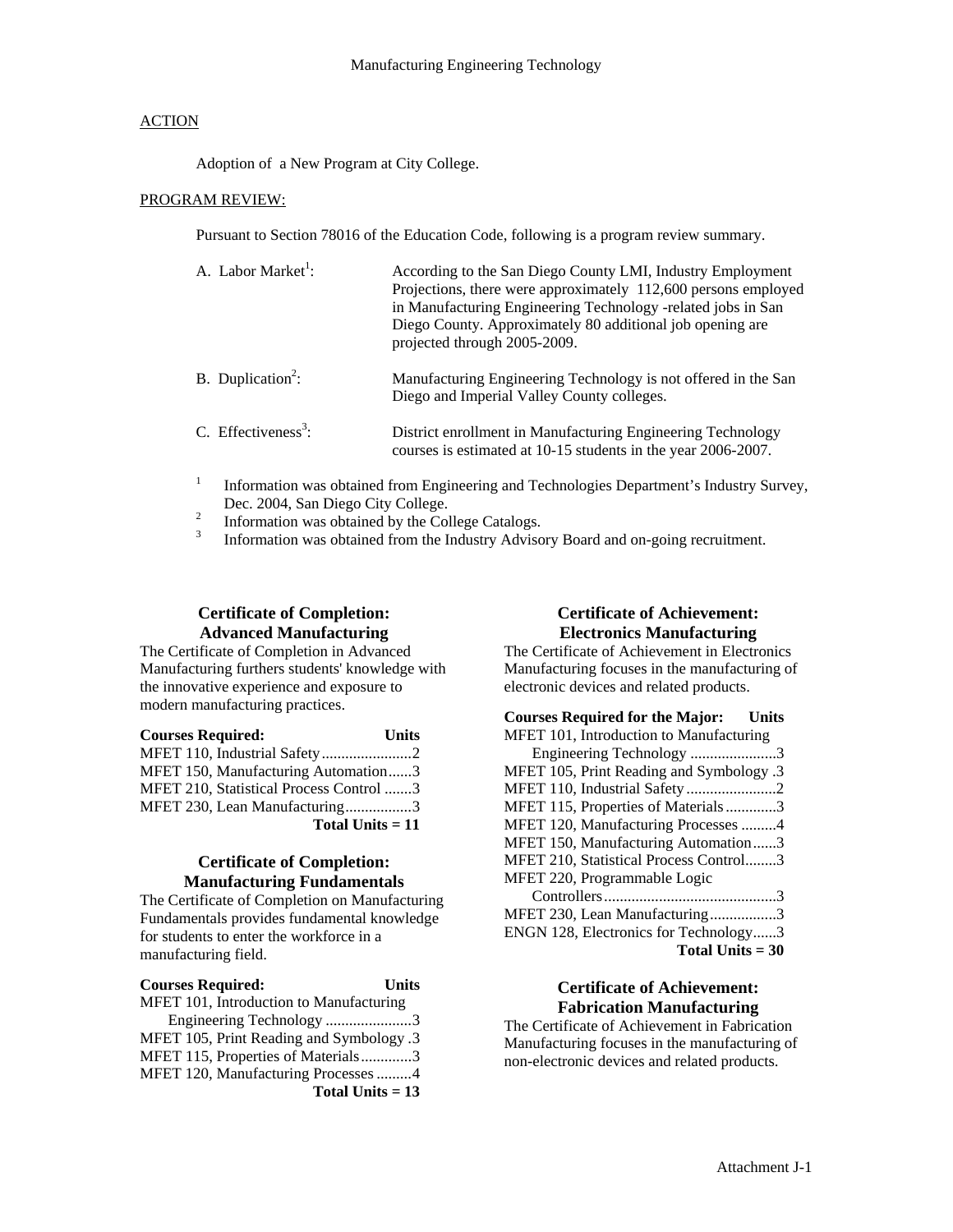## **Courses Required for the Major: Units**

| MFET 101, Introduction to Manufacturing  |  |
|------------------------------------------|--|
| Engineering Technology 3                 |  |
| MFET 105, Print Reading and Symbology .3 |  |
| MFET 110, Industrial Safety2             |  |
| MFET 115, Properties of Materials3       |  |
| MFET 120, Manufacturing Processes 4      |  |
| MFET 150, Manufacturing Automation3      |  |
| MFET 210, Statistical Process Control 3  |  |
| MFET 230, Lean Manufacturing3            |  |
| MACT 150, Intro/Computer Num Control     |  |
| (CNC) and Elec Dis Mach4                 |  |
| Select one course from:                  |  |
| MACT 160M, Introduction to CAD/CAM       |  |
|                                          |  |

OR MACT 160S, Introduction to CAD/CAM...4 **Total Units = 32**

## **Associate in Science Degree: Manufacturing Engineering Technology - Option: Electronics**

The Associate in Science Degree in Manufacturing Engineering Technology with Electronics Option prepares students with necessary skills, knowledge and experience to take on important roles as team members or leaders in an electronics manufacturing enterprise.

#### **Courses Required for the Major: Units** ENGN 110, Science for Technical

| ENGN 128, Electronics for Technology 3   |
|------------------------------------------|
| MATH 096, Intermediate Algebra and       |
|                                          |
| MFET 101, Introduction to Manufacturing  |
| Engineering Technology 3                 |
| MFET 105, Print Reading and Symbology .3 |
| MFET 110, Industrial Safety2             |
| MFET 115, Properties of Materials3       |
| MFET 120, Manufacturing Processes 4      |
| MFET 150, Manufacturing Automation3      |
| MFET 210, Statistical Process Control 3  |
| MFET 220, Programmable Logic             |
|                                          |
| MFET 230, Lean Manufacturing3            |
| TEHW 101, Introduction to Technical      |
|                                          |
| <b>Select one course from:</b>           |
| ENGE 111, Introduction to                |
| Computer-Aided Design OR 3               |
| ENGE 151, Engineering Drawing OR2        |
| TECI 101, Basic Technical Illustration 3 |
| Select one course from:                  |
| MFET 250, Manufacturing Capstone Course  |
| OR                                       |
|                                          |

ENGN 275, Engineering Technology Industrial

Internship..............................................4

## **Total Units = 48-49**

## **Associate in Science Degree: Manufacturing Engineering Technology - Option: Fabrication**

The Associate in Science Degree in Manufacturing Engineering Technology with Fabrication Option prepares students with necessary skills, knowledge and experience to take on important roles as team members or leaders in a fabrication manufacturing enterprise.

| <b>Courses Required for the Major:</b><br><b>Units</b> |
|--------------------------------------------------------|
| ENGN 110, Science for Technical                        |
|                                                        |
| MACT 150, Intro/Computer Num Control                   |
| (CNC) and Elec Dis Mach4                               |
| MATH 096, Intermediate Algebra and                     |
|                                                        |
| MFET 101, Introduction to Manufacturing                |
| Engineering Technology 3                               |
| MFET 105, Print Reading and Symbology .3               |
| MFET 110, Industrial Safety 2                          |
| MFET 115, Properties of Materials3                     |
| MFET 120, Manufacturing Processes 4                    |
| MFET 150, Manufacturing Automation3                    |
| MFET 210, Statistical Process Control3                 |
| MFET 230, Lean Manufacturing3                          |
| TEHW 101, Introduction to Technical                    |
|                                                        |
| <b>Select one course from:</b>                         |
| ENGE 111, Introduction to                              |
| Computer-Aided Design OR 3                             |
| ENGE 151, Engineering Drawing OR2                      |
| TECI 101, Basic Technical Illustration 3               |
| <b>Select one course from:</b>                         |
| MACT 160M, Introduction to CAD/CAM                     |
| 0 <sub>R</sub>                                         |
| MACT 160S, Introduction to CAD/CAM4                    |
| <b>Select one course from:</b>                         |
| MFET 250, Manufacturing Capstone Course                |
| <b>OR</b>                                              |
| <b>ENGN 275, Engineering Technology</b>                |
|                                                        |
| Total Units $= 50-51$                                  |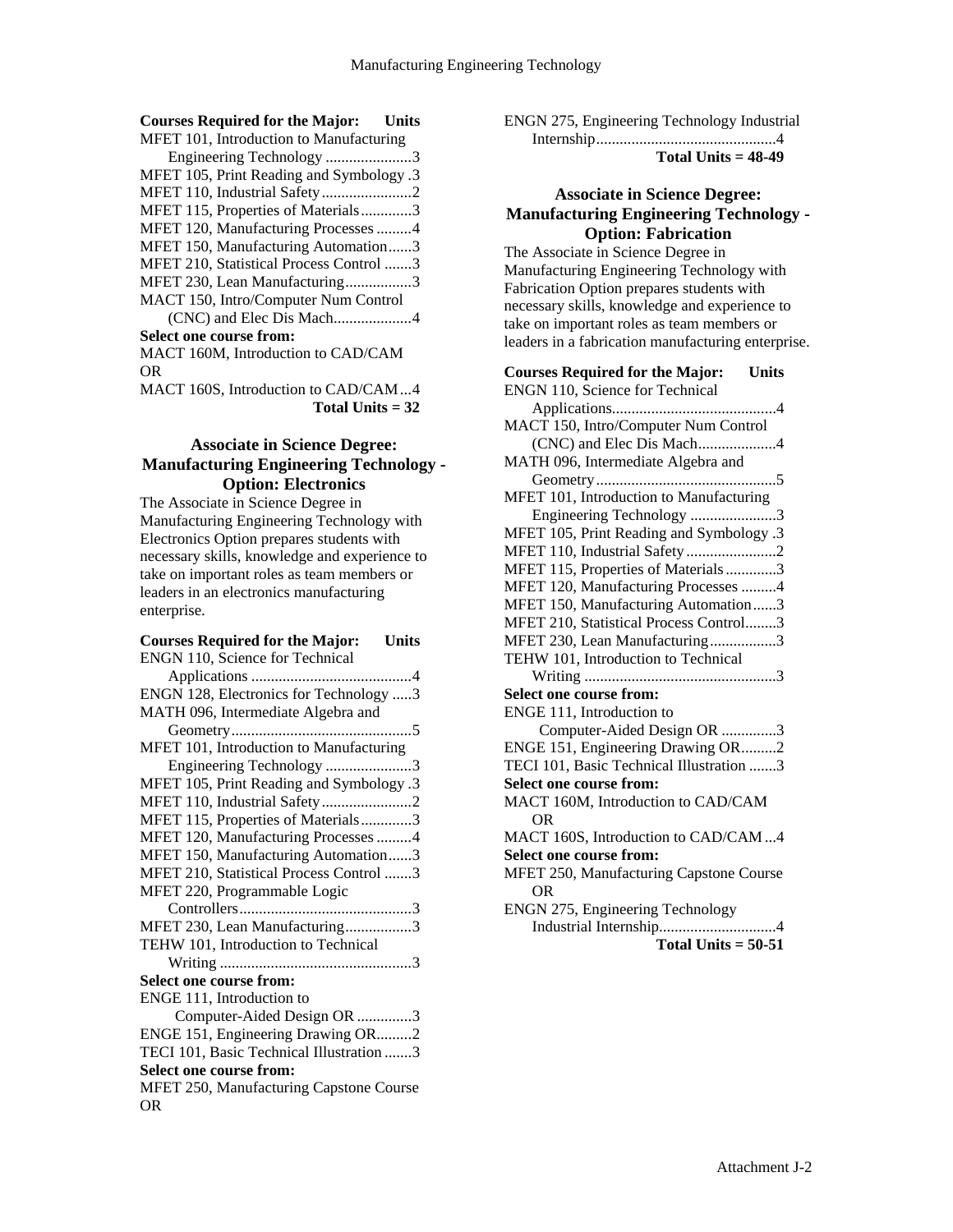Adoption of two new courses at City, Mesa and Miramar Colleges.

Proposed new courses at City, Mesa and Miramar Colleges:

#### **196 Electricity and Magnetism 4 hours lecture, 3 hours lab, 5 units Grade Only**

*Prerequisite:* PHYS 195 with a grade of "C" or better, or equivalent.

*Limitation on Enrollment:* This course is not open to students with previous credit for Physics 195B and 196B.

This is the second of a three-semester calculusbased general physics sequence, intended to satisfy the transfer requirements of students planning to major in the physical sciences and in engineering. The topics of study include the basic principles and applications of electrostatics, magnetostatics, time-varying electric and magnetic phenomena, direct and alternating current circuits, elementary electronics and electromagnetic waves. Emphasis is placed on the mathematical analysis of physical problems. Laboratory work on various aspects of electric and magnetic phenomena emphasizing direct current and alternating current circuits is included. (FT) Associate Degree Credit & transfer to CSU and/or private colleges and universities.

#### **197 Waves, Optics and Modern Physics 4 hours lecture, 3 hours lab, 5 units Letter Grade or Credit/No Credit Option**

*Prerequisite:* PHYS 195 with a grade of "C" or better, or equivalent.

*Advisory:* Completion of or concurrent enrollment in PHYS 196 with a grade of "C" or better, or equivalent.

*Limitation on Enrollment:* This course is not open to students with previous credit for Physics 195C and PHYS 196C.

Physics 197 is the third semester of a three semester calculus-based course designed for prospective scientists and engineers. Topics include the fundamental principles of physics of waves, the behavior of light, and an introduction to relativity, quantum physics and the atomic and nuclear properties of matter. Physics 196 and 197 may be taken concurrently only if Physics

195 was completed with a grade of "B" or better or with approval of the department. (FT) Associate Degree Credit & transfer to CSU and/or private colleges and universities.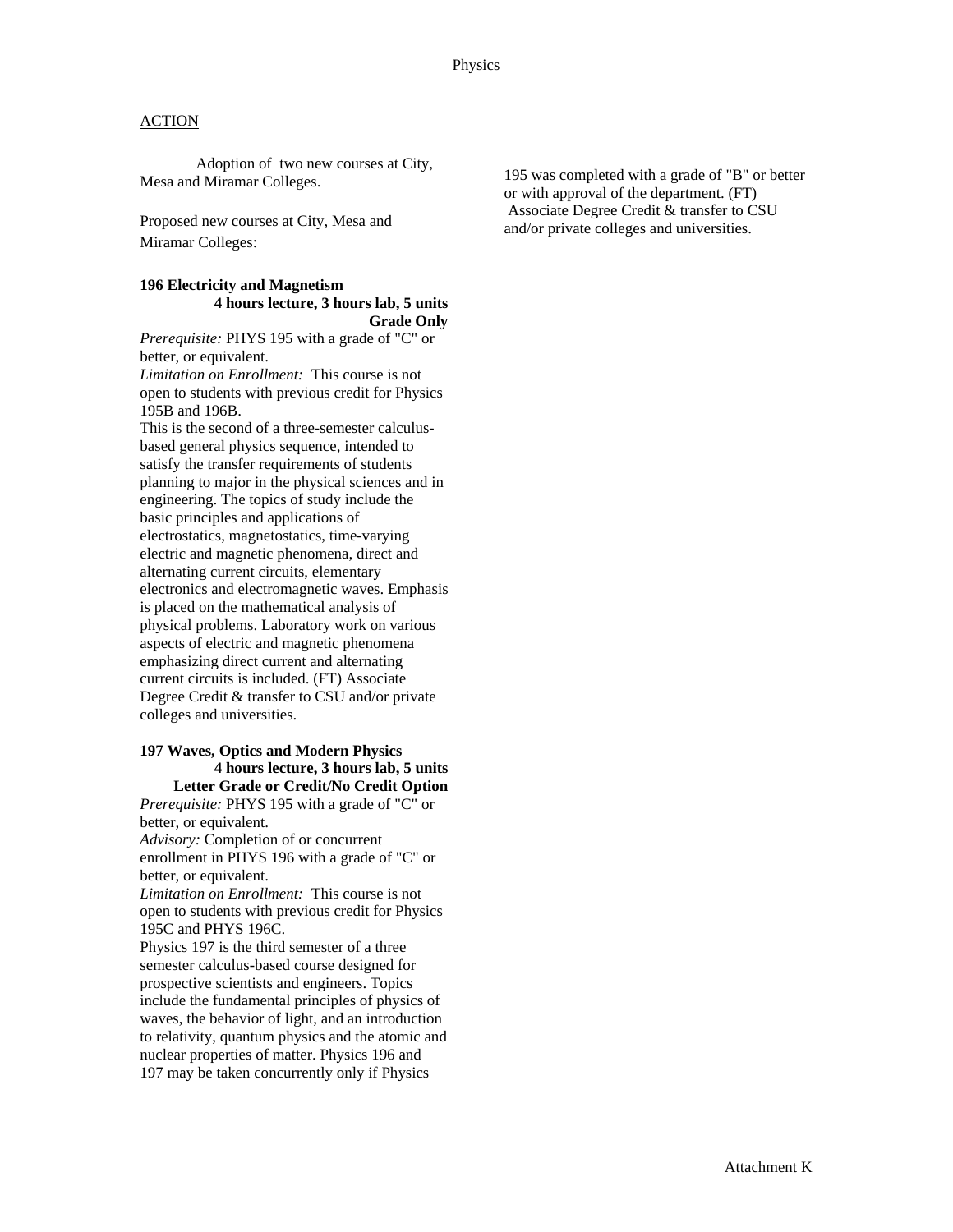Adoption of a New Program at Miramar College.

## PROGRAM REVIEW

Pursuant to Section 78016 of the Education Code, following is a program review summary:

| A. Labor Market <sup>1</sup> :  | According to the California State Employment Development<br>Department (EDD) statistics, there were approximately 131<br>persons employed in Fitness Specialist -related jobs in San Diego<br>County in 2005. Approximately $131+$ additional job opening are<br>projected through 2007. |
|---------------------------------|------------------------------------------------------------------------------------------------------------------------------------------------------------------------------------------------------------------------------------------------------------------------------------------|
| B. Duplication <sup>2</sup> :   | Fitness Specialist is offered at San Diego City and Mesa Colleges,<br>Mira Costa College, Palomar, Grossmont Cuyamaca, and<br>Southwestern College.                                                                                                                                      |
| C. Effectiveness <sup>3</sup> : | District enrollment in Fitness Specialist is estimated at 44<br>students for 2006-2007.                                                                                                                                                                                                  |

<sup>1</sup> Information was obtained from California Employment Development Department (EDD), Employment Projection 2005-2007, and Advisory Board Survey results.

.  $2$ Information was obtained by the College Catalogs and interviews with Instructional Deans.

<sup>3</sup>Information was based on class size.

# **Certificate of Achievement: Fitness Specialist**

This program prepares candidates for American College of Sports Medicine (ACSM) or American Council of Exercise (ACE) certification exams.

| <b>Courses Required for the Major:</b> Units |  |
|----------------------------------------------|--|
| PHYE 242, Care and Prevention of             |  |
|                                              |  |
| PHYE 280, Applied Exercise                   |  |
|                                              |  |

| PHYE 284, Fitness and Sports Nutrition2  |
|------------------------------------------|
|                                          |
|                                          |
|                                          |
|                                          |
| PHYE 287, Fitness Specialist Internship2 |
| Total Units $= 18$                       |
|                                          |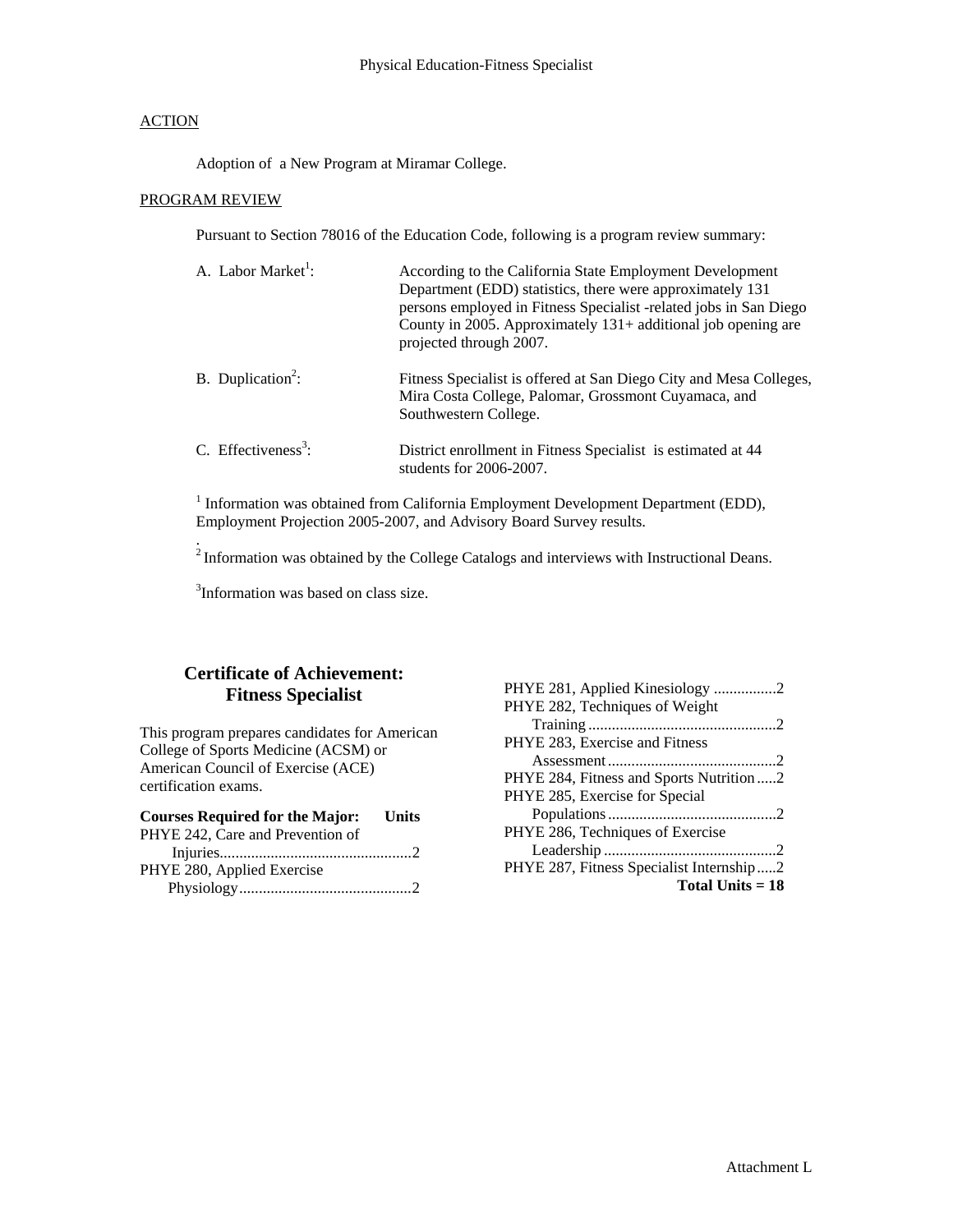Adoption of New Program at City.

#### PROGRAM REVIEW

Pursuant to Section 78016 of the Education Code, following is a program review summary:

| A. Labor Market <sup>1</sup> :  | According to the California State Employment Development<br>Department (EDD) statistics, there were approximately 1,170<br>persons employed in San Diego Transit Electronic Technician-<br>related jobs in San Diego County in 2001. Approximately 1,330<br>additional job opening are projected through 2008. |
|---------------------------------|----------------------------------------------------------------------------------------------------------------------------------------------------------------------------------------------------------------------------------------------------------------------------------------------------------------|
| B. Duplication <sup>2</sup> :   | San Diego Transit Electronic Technician offered days and<br>evenings at San Diego City, Palomar, and Imperial Valley<br>Colleges.                                                                                                                                                                              |
| C. Effectiveness <sup>3</sup> : | District enrollment in San Diego Transit Electronic Technician is<br>estimated at 5 new students for the 2006-2007.                                                                                                                                                                                            |

<sup>1</sup> Information was obtained from California Employment Development Department (EDD), projected year 2008.

 $2$  Information was obtained by the San Diego Imperial Counties Community Association Colleges (SDICCCA).

<sup>3</sup>Information was obtained from the San Diego Transit, Inc.

## **Certificate of Achievement: San Diego Transit Electronic Technician Apprenticeship**

| <b>Courses Required for the Major:</b> | Units |
|----------------------------------------|-------|
| MATH 096, Intermediate Algebra         |       |
|                                        |       |
| ELDT 123, Introduction to              |       |
|                                        |       |
| ELDT 123L, Digital Circuits            |       |
|                                        |       |
| ELDT 124, Basic DC/AC Electronics4     |       |
| ELDT 124L, Basic DC/AC Laboratory 1    |       |
| ELDT 125, DC/AC Circuit Analysis       |       |
|                                        |       |
| ELDT 125L, DC/AC Circuit Analysis      |       |
|                                        |       |
| ELDT 143, Semiconductor Devices 3      |       |
| ELDT 143L, Semiconductor Devices       |       |
|                                        |       |
| ELDT 144, OP-AMPS, Sensors and         |       |
|                                        |       |
| ELDT 144L, OP-AMPS and Sensors         |       |
|                                        |       |
| ELDT 228, Communications Circuits and  |       |
|                                        |       |
| ELDT 228L, Communications Circuits and |       |
|                                        |       |
| Total Units $= 32$                     |       |
|                                        |       |

## **Associate in Science Degree: San Diego Transit Electronic Technician Apprenticeship**

| <b>Courses Required for the Major:</b><br>Units |  |
|-------------------------------------------------|--|
| MATH 096, Intermediate Algebra and              |  |
|                                                 |  |
| ELDT 123, Introduction to Digital Circuits 3    |  |
| ELDT 123L, Digital Circuits Laboratory  1       |  |
| ELDT 124, Basic DC/AC Electronics  4            |  |
| ELDT 124L, Basic DC/AC Laboratory 1             |  |
| ELDT 125, DC/AC Circuit Analysis                |  |
|                                                 |  |
| ELDT 125L, DC/AC Circuit Analysis               |  |
|                                                 |  |
| ELDT 143, Semiconductor Devices3                |  |
| ELDT 143L, Semiconductor Devices                |  |
|                                                 |  |
| ELDT 144, OP-AMPS, Sensors and                  |  |
|                                                 |  |
| ELDT 144L, OP-AMPS and Sensors                  |  |
|                                                 |  |
| ELDT 228, Communications Circuits and           |  |
|                                                 |  |
| ELDT 228L, Communications Circuits and          |  |
| Certification Laboratory  1                     |  |
| Total Units $= 32$                              |  |